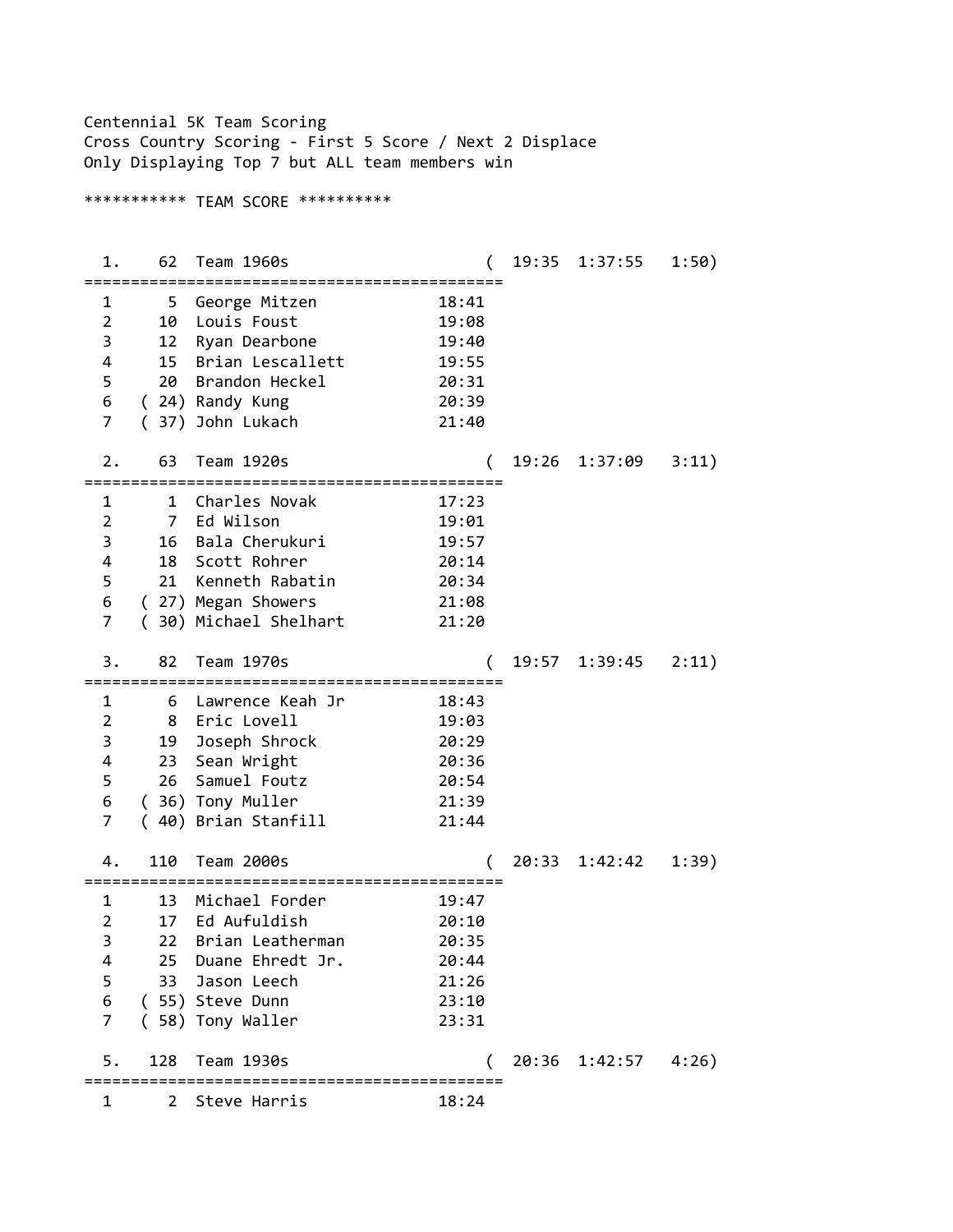| $\overline{2}$          | 3                    | christopher gibbons                             | 18:35 |       |               |       |
|-------------------------|----------------------|-------------------------------------------------|-------|-------|---------------|-------|
| 3                       | 31                   | Sean Hanus                                      | 21:24 |       |               |       |
| 4                       | 39                   | Raymond Reno                                    | 21:44 |       |               |       |
| 5                       |                      | 53 Chad Palmer                                  | 22:50 |       |               |       |
| 6<br>$\overline{7}$     |                      | (59) April Bertram                              | 23:33 |       |               |       |
|                         |                      | (65) Ryan Jankowski                             | 23:59 |       |               |       |
| 6.                      | 169                  | Team 1990s                                      |       | 21:20 | 1:46:36       | 3:44) |
| 1                       |                      | 4 Gary Pate                                     | 18:37 |       |               |       |
| $\overline{2}$          |                      | 32 David Calevski                               | 21:25 |       |               |       |
| 3                       |                      | 42 Jose Valenzuela                              | 21:54 |       |               |       |
| 4                       |                      | 45 Andrew Pierce                                | 22:19 |       |               |       |
| 5                       |                      | 46 Jill Gayton                                  | 22:21 |       |               |       |
| 6                       |                      | (50) Greg Arvidson                              | 22:36 |       |               |       |
| $\overline{7}$          |                      | (60) Mona Reinhardt                             | 23:36 |       |               |       |
| 7.                      | 183                  | Team 1980s                                      |       | 21:43 | 1:48:33       | 4:36) |
| 1                       | 11                   | Paul Lee                                        | 19:34 |       |               |       |
| $\overline{2}$          |                      | 14 John Francis                                 | 19:48 |       |               |       |
| 3                       |                      | 29 Bill Long                                    | 21:18 |       |               |       |
| 4                       |                      | 63 Sara Dodrill                                 | 23:43 |       |               |       |
| 5                       | 66                   | Todd Feher                                      | 24:10 |       |               |       |
| 6                       |                      | (67) Ryan Hensel                                | 24:42 |       |               |       |
| $\overline{7}$          |                      | (68) Chris Smith                                | 24:45 |       |               |       |
| 8.                      | 197                  | Team 1950s                                      |       | 21:45 | 1:48:44       | 3:44) |
| 1                       | 9                    | Jesse Adams                                     | 19:06 |       |               |       |
| $\overline{2}$          | 34                   | Dennis Earle                                    | 21:35 |       |               |       |
| 3                       |                      | 48 Jeffrey McLaughlin                           | 22:35 |       |               |       |
| 4                       |                      | 52 Radley Green                                 | 22:38 |       |               |       |
| 5                       |                      | 54 Doug Traubel                                 | 22:50 |       |               |       |
| 6                       |                      | 62) Daniel Verbanac                             | 23:42 |       |               |       |
| 7                       |                      | (64) Bradley Koback                             | 23:52 |       |               |       |
| 9.                      | 213<br>============= | Team 2010s<br>================================= |       |       | 22:07 1:50:33 | 1:24) |
| 1                       | 28                   | Doug Henry                                      | 21:13 |       |               |       |
| $\overline{2}$          | 41                   | Marcel Riewe                                    | 21:53 |       |               |       |
| 3                       |                      | 44 Tiffany Stavroff                             | 22:15 |       |               |       |
| $\overline{\mathbf{4}}$ |                      | 49 Denise Williams                              | 22:35 |       |               |       |
| 5                       |                      | 51 Clark Schreiber                              | 22:37 |       |               |       |
| 6                       |                      | (69) Mike Pelkey                                | 24:49 |       |               |       |
| $\overline{7}$          |                      | (70) Jacob Ray                                  | 24:50 |       |               |       |
| 10.                     | 219                  | Team 1940s                                      |       |       | 22:14 1:51:08 | 1:41) |
| 1                       | 35                   | Shawn Henry                                     | 21:35 |       |               |       |
|                         |                      |                                                 |       |       |               |       |